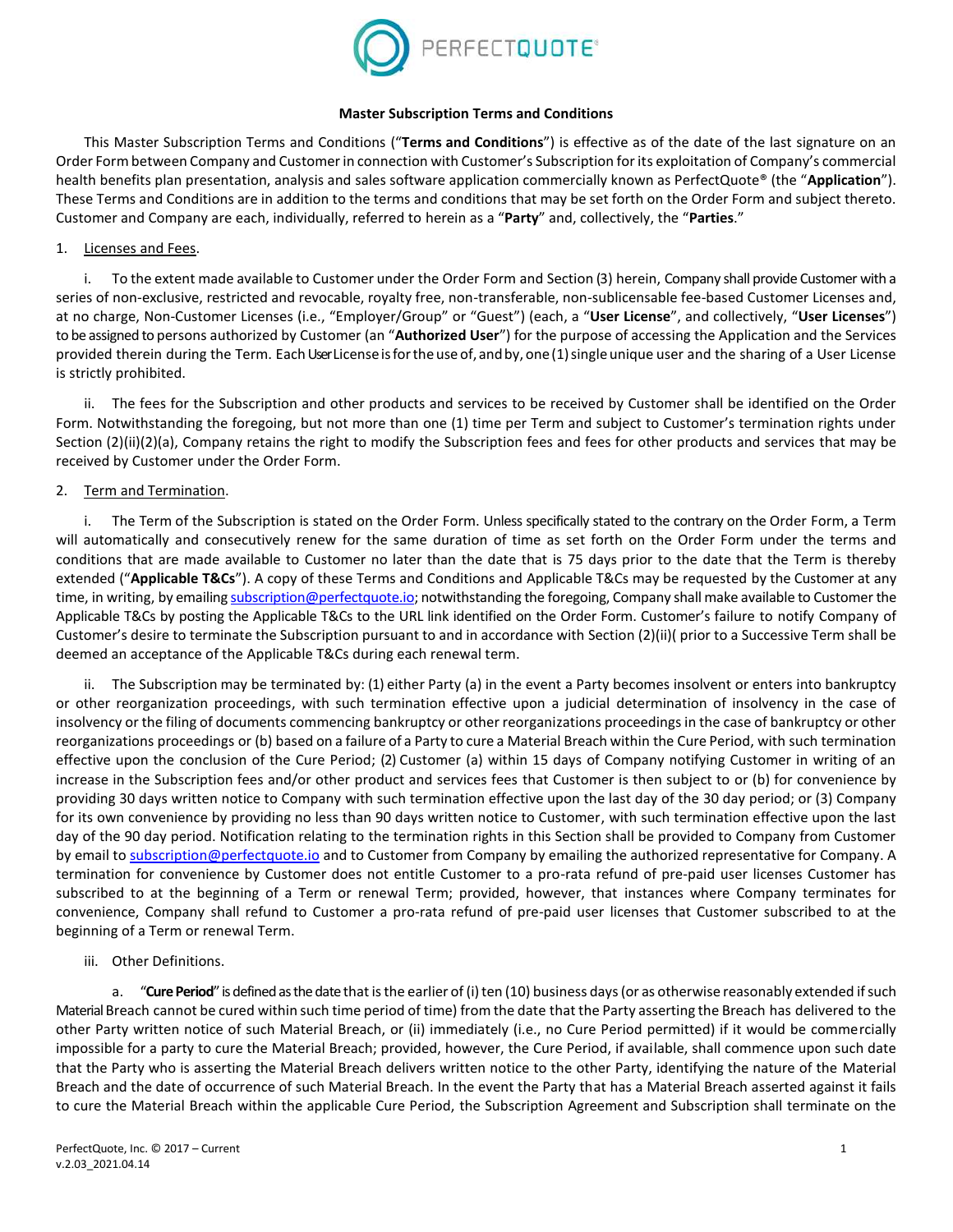date that the Party asserting the Breach delivered the written notice of the Material Breach to the other Party (the "**Date of Termination**").

#### b. "**Material Breach**" is defined as, with respect to:

(1) the Customer, situations where prior written consent of the Company has not been obtained for the following: (i) permitting those persons who are not Authorized Users to access the Services, (ii) modifying or translating the Software, (iii) reverse engineering, decompiling, or disassembling the Software, except to the extent this restriction is expressly prohibited by applicablelaw, (iv) creating derivative works based on the Software for purposes other than the Intended Purpose, (v) copying the Software, (vi) removing or obscuring any proprietary rights notices or labels on the Software, (vii) renting, selling, assigning, sublicensing, or otherwise granting rights in, or otherwise transferring or distributing the materials or information about the design or functionality of the Application to any third party, except to the extent necessary for Customer to provide system training to Authorized Users, (viii) creating paper printouts or electronic downloads of the Application, except where such actions are consistent with the Intended Purpose, (ix) creating representations in any format of the Application's functionality and/or design, (x) transferring or assigning this Agreement in a manner not authorized by Section (11)(x), (xii) transmitting or otherwise exporting the Software or underlying information or technology outside of the United States, (xiii) during the Term and for a period of twelve (12) months after the termination or conclusion thereof, directly on Customer's own behalf or on behalf of or in conjunction with any person orlegal entity, using the Company's Confidential Information to recruit, solicit, or induce, or attempt to recruit, solicit, or induce, any non-clerical employee of Company to terminate their employment relationship with the Company, (xiv) permitting more than one (1) Authorized User to share a unique User License with another Authorized User for purposes of accessing the Application and using the Services, (xv) using the Services in a manner that is inconsistent with the Intended Purpose, (xvi) breach of Customer's warranties set forth in Section (6), (xvii) knowingly submitting or attempting to submit PHI into the Application, or (xviii) an Authorized User using the credentials of another person through the use of the Services, including but not limited to a producer name or national producer number ("Credentials"), without the person's permission and/or with the intent to improperly obtain plans and/or rates for a client of Customer that would not otherwise be obtainable without using the Credentials; and

(2) the Company, situations where (i) there is a material non-performance of the Services identified herein or on the Order Form, (ii) breach of Company's warranties set forth in Section (6), or (iii) unauthorized use or disclosure of the Customer's Confidential Information to any third party without first obtaining the Customer's prior written consent to disclose such Confidential Information.

iv. The Parties acknowledge that an assertion of a Material Breach, whether cured or uncured by the non-asserting Party, shall not be a legal admission of any wrongdoing by the non-asserting Party and any such legal consequence shall be determined by the legal process set forth herein. Unless a judicial determination indicates otherwise, a termination of the Subscription for Customer's Material Breach does not entitle the Customer to a refund of any costs and/or fees paid to Company whether in whole, in part, pro-rata or otherwise that were previously paid to Company prior to the Date of Termination nor relieve the Customer of its payment obligations required through the end of the Term. In the event of termination of this Agreement by Customer based on Company's Material Breach or termination by Company for its own convenience prior to the end of a Term, Company shall refund to Customer a pro-rata portion of Subscription fees, dedicated hosting fees, and support and maintenance fees paid in advance by Customer for Services for the period of time after the Date of Termination through the end of the Term.

v. Upon termination or the conclusion of the Term, Customer will immediately cease using the Application. Notwithstanding termination of the Subscription, the Parties shall have a continuing obligation to comply with Sections (7-10).

#### 3. Services.

i. During the Term and subject to the license type held by the Authorized User, Company will provide Authorized Users with certain services (the "**Services**") as referenced on the Order Form, which include, at a minimum, access to the Application to satisfy the Intended Purpose, including data import/export, permissions, rights access, user roles, analysis and presentation tools, creating and utilizing paper printouts or electronic downloads of the Customer Data, data import/export, storage, Application health monitoring, service level maintenance, technical support, training, Customer Data backup and recovery, and pre-Subscription and post-Subscription transition services. Such Services shall be provided to Customer on a commercially reasonable efforts basis and consistent with the service levels agreed to herein. The ability to access the Application and take advantage of the Services shall be available to Customer so long as Customer is not in Material Breach of this Agreement during the Term.

ii. At the conclusion or termination of the Subscription, upon written request by Customer and so long as there are no outstanding fees owed by Customer to the Company as a result of a Material Breach by Customer, Company may, upon written request to Company, provide Customer with the Customer Data in a commercially accessible database format at no charge to Customer. A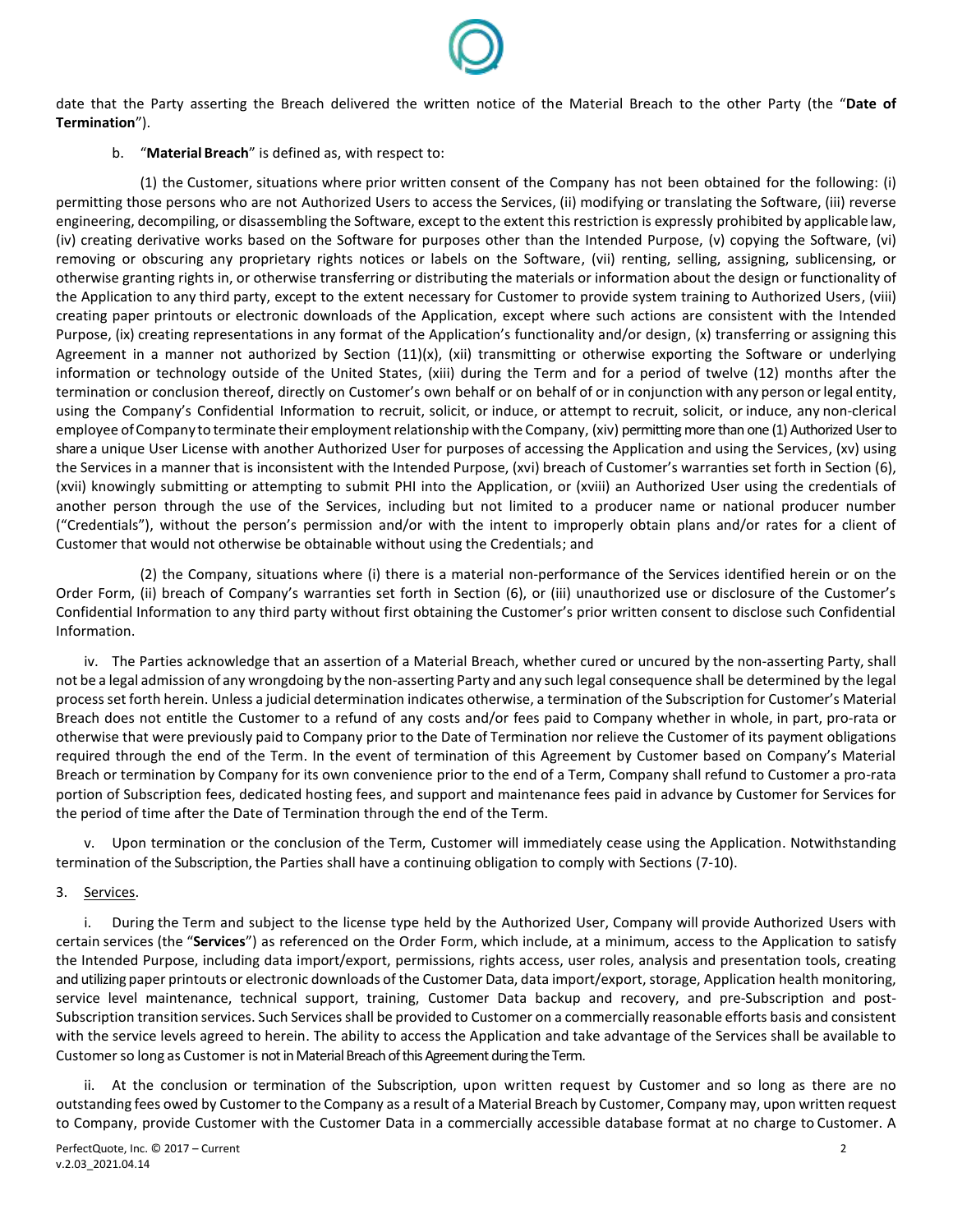

iii. If available through the Application, a change to the Subscription by the Customer based on License Type and/or optional products and services may be made within the Application; if such functionality is not available, then by a change order form executed by and between the Customer and Company.

iv. Company shall provide Customer application support services consistent with the service levels identified herein and made available through the methods provided for each License Type. Such support services may include telephone, electronic mail support, or intra-application functionality. At a minimum and at no charge, (a) Company will use commercially reasonable efforts to ensure prompt responses to such support requests and answer questions and correct Software errors (or to provide suitable temporary solutions or workarounds for problems) during the initial response, and (b) if the problem, issue or error is of a critical and material nature, or that the problem causes the Application to be inoperable, Company will use best efforts within a commercially reasonable time to correct the problem.

v. Company shall provide Authorized Users with access to the Application and use of Services in accordance with the Subscription Agreement and make available the Services with a minimum of 99.0% uptime during any calendar month. Notwithstanding the foregoing, Company shall have up to two (2) business daysto restore access to the Application and Services based on any Downtime event. For purposes herein, "**Downtime**" shall mean the period of time during which the Application and/or Services is/are wholly unavailable to Customer, including maintenance occurring outside of Company reasonable maintenance hours for which less than 24 hours' written notice was provided to Customer; provided, however, Downtime shall not include scheduled maintenance, temporarily broken or unavailable functionality, factors outside of Company's direct control, including relating to Force Majeure events, failures, acts or omissions of Company's service providers, failures of the internet or software applications used to access the Application, acts of omissions of Authorized Users, and enforcement of state and federal regulations.

vi. Beta Products. From time to time, Company may make available temporary additional features and functionality ("**Beta Products**") to Customer for use by the Authorized Users. Beta Products may not be available to all Authorized Users at the same time or at any time at all, are not considered part of the Services until identified as such, and may be removed from Customer's instance at the sole discretion of Company at any time.

vii. Subscription Licenses and User Roles. Each User License shall be assigned a user role made available through the Services.

viii. Third Party Integrated Services. Company, at its sole discretion, may make available to Customer the ability to integrate the Application with third-party software. If Customer integrates, or directs Company to integrate, the Application with any third party services, Customer acknowledges that such third party service might access or use Customer Data and Customer permits the third party service provider to access or use Customer Data. Customer is solely responsible for the use of such third-party services and any data loss or other losses it may suffer as a result of using any such services. If Customer uses any third-party service in connection with the Application, Customer shall ensure that such use complies with the terms of use of those third-party services.

4. Customer Responsibilities. Customer shall use commercially reasonable efforts to: (i) cause Authorized Users to comply with the Agreement and maintain the confidential nature of the Application and Software; (ii) cooperate with the Company when reasonably requested, so that Company can provide the Services; (iii) prevent unauthorized access or use of the Services and promptly notify Company if Customer discovers any unauthorized access or use; (v) use the Services in accordance with the Agreement, Intended Purposes and applicable laws; and (vi) timely pay all invoices when due. If an invoice is not timely paid, Company reserves the right to restrict or suspend Customer's access to the Services until such payment(s) is/are received and Customer waives any and all claims and damages against the Company for such restriction of access, it being understood and agreed that Customer may also suspend payment to Company without penalty during a Cure Period (or be provided a credit for such payments during the Cure Period).

5. Payments. Payment terms and form of payment are identified on the Order Form. Forms of payment include payment by check, ACH, electronic direct debit, and/or debit/credit card. The following terms apply, unless the Company notifies Customer otherwise in writing: (i) Payments will be identified in U.S. dollars; (ii) If Customer elects to pay by electronic direct debit or debit/credit card, Customer agrees that Company may debit Customer's account pursuant to Customer's provided payment information as and when such Invoices are generated; (iii) Customer agrees to maintain sufficient funds in a checking or savings account to cover an electronic debit payment event; (iv) If Customer elects to pay by credit card, Customer shall maintain a valid credit card on file; (v) If Customer's payment and registration information is not accurate, current, and complete and Customer does not notify Company promptly when such information changes, Company may suspend or terminate Customer's account and refuse any use of the Services until payment is made; (vi) If Customer does not notify Company of updates to Customer's payment method (e.g., credit card expiration date), to avoid interruption of the Services, Company may participate in programs supported by Customer's card provider (e.g., updater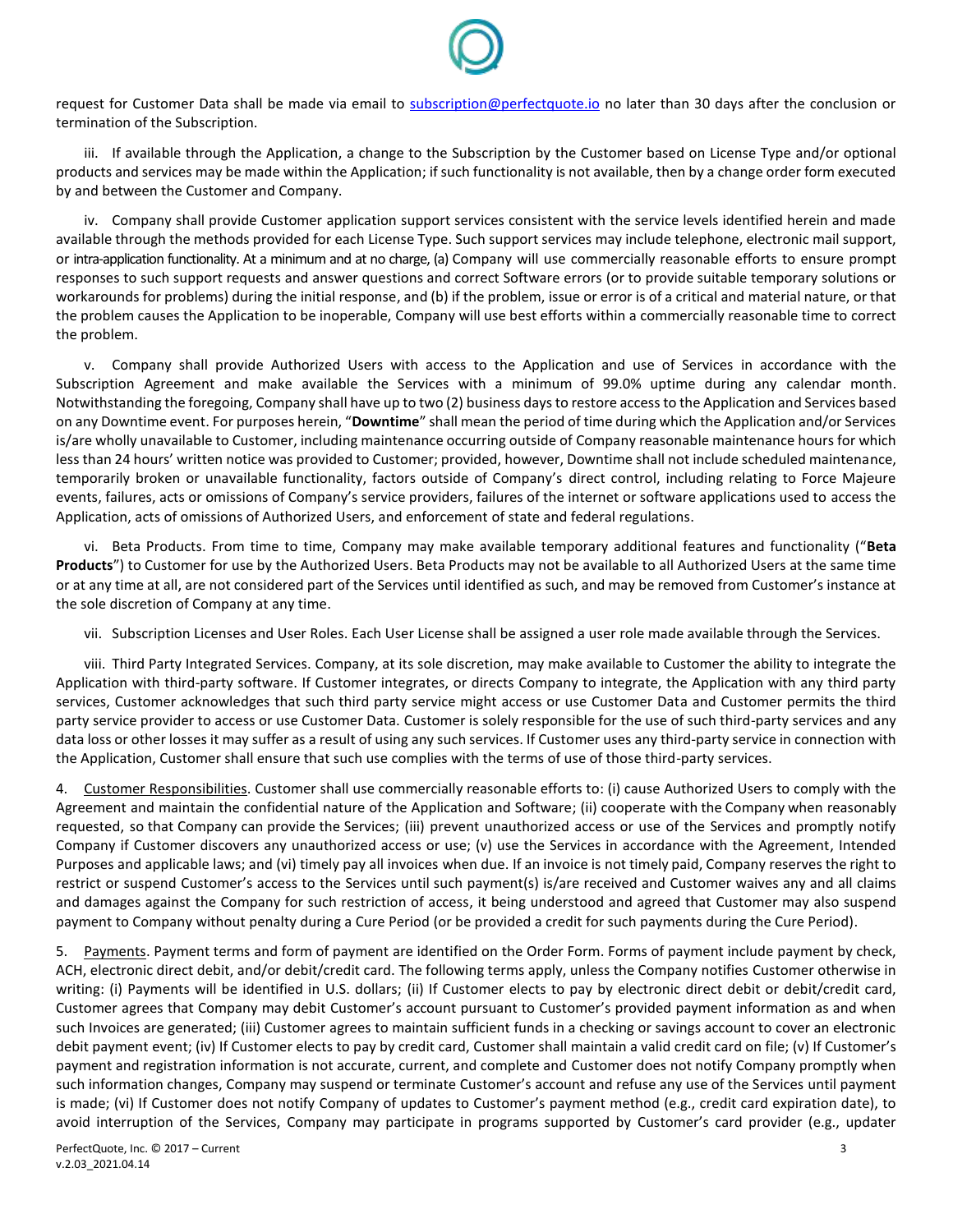

services, recurring billing programs, etc.) to try to update Customer's payment information, and Customer authorizes Company to continue billing Customer's account with the updated information that Company obtain; (vii) Notwithstanding anything to the contrary in an Order Form, Company may, from time to time or any time, charge applicable transaction taxes and certain fees and surcharges on the sale of goods and services, including sales, use, and value added taxes relating to the Services each of which shall be consistent with local, State and Federal regulations with such amounts shall be clearly indicated on the applicable invoice(s) to Customer.

# 6. Warranties.

i. The Company warrants that: (a) it has the full right, power, and authority to enter into this Agreement and perform its obligations and provide the Services hereunder, (b) the Services shall be performed in a professional manner in accordance with generally accepted industry standards and in compliance with all applicable laws and regulations by personnel with the requisite skill, experience, and qualifications who shall devote adequate resources to meet its obligations under this Agreement, (c) the Software will not violate or infringe upon the intellectual property or privacy rights of any third party, and (d) Company will use best practices in connection with making the Application and Software free of malicious code, or other data, viruses, or programming routines intended to damage, surreptitiously intercept, or expropriate any system, data, or personal information.

ii. The Customer represents that (a) Customer has the full right, power, and authority to enter into this Agreement and perform its obligations hereunder and (b) Customer has the right to use the Customer Data in a manner that allows for Company to perform the Services to Customer.

iii. Warranty Disclaimer. EXCEPT AS OTHERWISE STATED IN THESE TERMS AND CONDITIONS, (a) THE COMPANY PROVIDES THE PLATFORM AND SOFTWARE "WHERE IS, AS-IS" BASIS; (b) NEITHER COMPANY NOR ANY OF ITS SUPPLIERS OR RESELLERS MAKES ANY WARRANTY OF ANY KIND, EXPRESS OR IMPLIED. COMPANY AND ITS SUPPLIERS SPECIFICALLY DISCLAIM THE IMPLIED WARRANTIES OF TITLE, NON-INFRINGEMENT, MERCHANTABILITY AND FITNESS FOR A PARTICULAR PURPOSE. EXCEPT AS STATED HEREIN, THERE IS NO WARRANTY OR GUARANTEE THAT THE OPERATION OF THE APPLICATION OR SOFTWARE WILL BE UNINTERRUPTED, ERROR-FREE, OR VIRUS- FREE, OR THAT THE APPLICATION SOFTWARE WILL MEET ANY PARTICULAR CRITERIA OF PERFORMANCE, QUALITY, ACCURACY, PURPOSE, OR NEED. CUSTOMER ASSUMES THE ENTIRE RISK OF SELECTION AND USE OF THE APPLICATION. THIS DISCLAIMER OF WARRANTY CONSTITUTES AN ESSENTIAL PART OF THIS AGREEMENT. NO USE OF THE SOFTWARE IS AUTHORIZED HEREUNDER EXCEPT UNDER THIS DISCLAIMER. UNDER LOCAL LAW CERTAIN LIMITATIONS MAY NOT APPLY ANDCUSTOMER MAYHAVE ADDITIONAL RIGHTS WHICH VARY FROM STATE TO STATE.

7. Limitation of Liability. EXCEPT AS STATED BELOW, IN NO EVENT AND UNDER NO LEGAL THEORY, INCLUDING WITHOUT LIMITATION, TORT, CONTRACT, OR STRICT PRODUCTS LIABILITY, SHALL EITHER PARTY OR ANY OF ITS SUPPLIERS BE LIABLE TO THE OTHER OR ANY OTHER PERSON FOR ANY INDIRECT, SPECIAL, INCIDENTAL, OR CONSEQUENTIAL DAMAGES OF ANY KIND, INCLUDING WITHOUT LIMITATION, DAMAGES FOR LOSS OF GOODWILL, WORK STOPPAGE, OR COMPUTER MALFUNCTION, EVEN IF THE PARTY HAS BEENADVISEDOFTHEPOSSIBILITYOFSUCHDAMAGES. EXCEPT AS STATED BELOW, INNOEVENTWILLEITHERPARTY'S AGGREGATE LIABILITY ARISING OUT OF OR RELATED TO THE AGREEMENT, WHETHER IN CONTRACT, TORT OR UNDER ANY OTHER THEORY OF LIABILITY, EXCEED THE TOTAL AMOUNT PAID BY CUSTOMER THEREUNDER IN THE 12 MONTHS PRECEDING THE INCIDENT GIVING RISE TO THE LIABILITY. THE FOREGOING LIMITATIONS SHALL NOT APPLY TO DAMAGES ARISING FROM (i) A BREACH OF SECTIONS (8),(9)OR (10), (ii) CUSTOMER'S PAYMENTOBLIGATIONS, (iii) FRAUD (INCLUDING FRAUDULENT MISREPRESENTATION), (iv) GROSS NEGLIGENCE OR WILLFUL MISCONDUCT OF A PARTY OR ITS REPRESENTATIVES, OR (v) THIRD-PARTY CLAIMS COVERED UNDER THE INDEMNITY PROVISIONS IN SECTION (8).

# 8. Indemnification.

i. Customer shall indemnify, defend and hold the Company, Company's affiliates, and Company's employees, directors, officers, and agents harmless from any liabilities, losses, damages, expenses (including reasonable attorneys' fees and costs), claims, actions, suits or proceedings (collectively, "**Losses**") incurred by any of the foregoing parties or made or brought against the Company by an unrelated third party to the extent arising out of or related to (i)Customer's Material Breach of the Subscription Agreement or (ii) the license granted to Company by Customer in connection with the Use of Customer Data by Company. "**Use**" shall be defined as Company's receiving, storing, hosting, displaying, and/or manipulating Customer Data for purposes of providing the Services to Customer. For purposes of clarification, Customer shall not indemnify Company for any Use of Customer Data that is outside of the scope of Services or where a claim arises out of the gross negligence or willful misuse of Customer Data by the Company or where a claim arises out of a breach of Sections (9) or (10). Additionally, Customer's duty to indemnify Company will not include any Losses arising out of or related to misconduct, gross negligence, or breach of this Subscription Agreement by the Company or any of its employees, officers, directors, agents, or subcontractors.

ii. Company shall indemnify, defend and hold Customer, Customer's affiliates, and Customer's employees, directors, officers,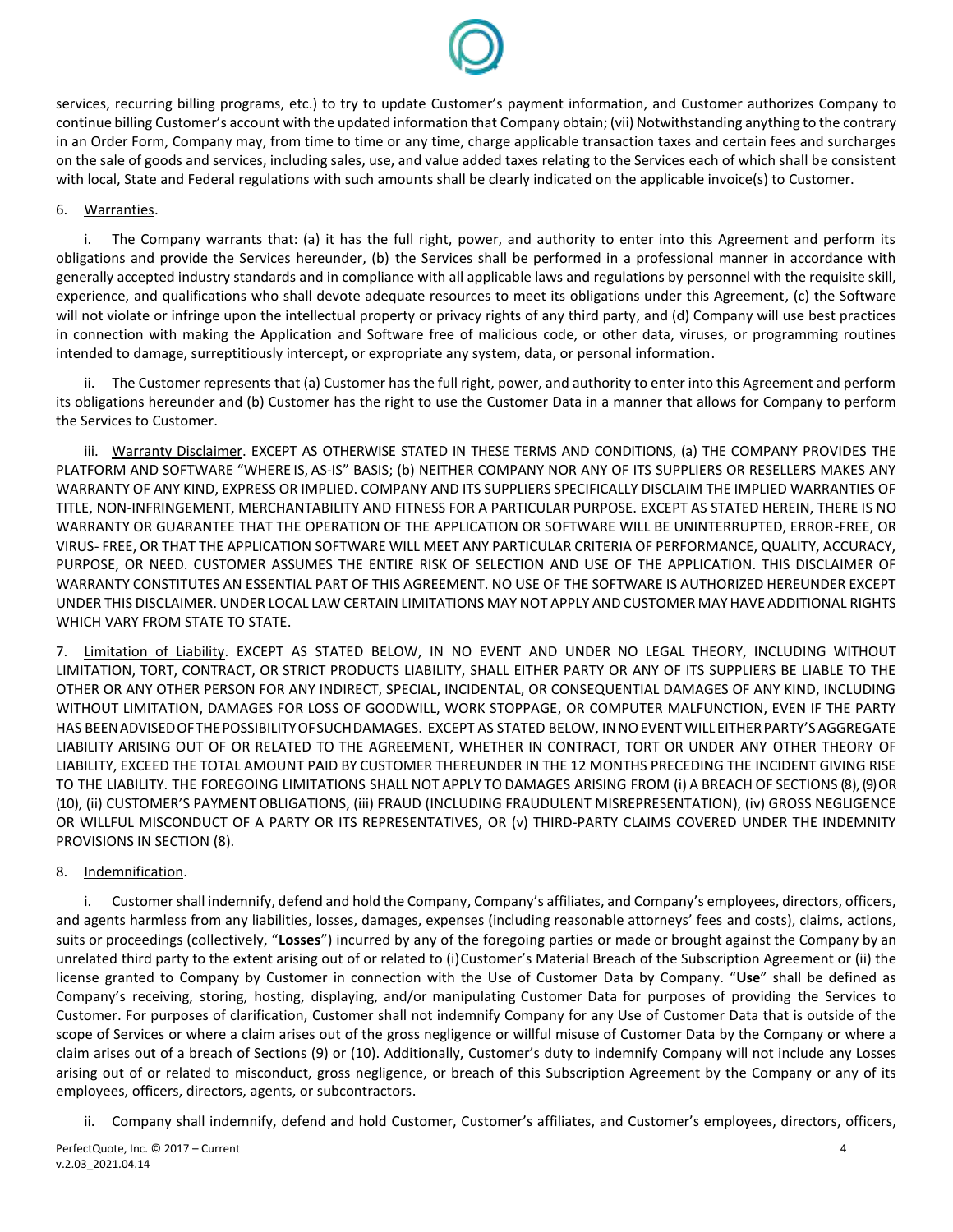

and agents harmless from any Losses incurred by any of the foregoing parties or made or brought against Customer by an unrelated third party to the extent arising out of or related to (i) Company's Material Breach of the Subscription Agreement, (ii) Company's Use of Customer Data to the extent a claim arises out of Company's gross negligence or willful misuse of Customer Data or where suchUse is notspecifically related to the Services provided by and through the Application (including, without limitation, any Use of Blind Data), (iv) Company's failure to comply with applicable laws and regulations, or (v) arising out of any claim that the Software, the Services, or any additional services provided by Company infringes any intellectual property or commercial right, including all worldwide patents, trademarks, copyrights and moral rights and any unauthorized use of any trade secret. Company's duty to indemnify under this Section does not include any Losses arising out of or related to misconduct, gross negligence, or breach of this Subscription Agreement by Customer, Customer's affiliates, or any of Customer's employees, directors, officers, or agents.

## 9. Ownership/Intellectual Property/Assignment.

## i. Intellectual Property.

a. Company and/or its licensors, suppliers or other third-parties own the Application, Software, all physical copies thereof, if any, and all intellectual property rights embodied therein, including copyrights and valuable trade secrets embodied in the Application's design and coding methodology. The Application and Software is protected by United States patent and copyright laws and international treaty provisions. The Subscription Agreement provides Customer with only a limited use license and no ownership of any intellectual property other than Customer Data and certain other intellectual property owned by Customer which may be included in Customer's Application instance.

b. As a condition of taking advantage of the Services, Customer acknowledges that Company may or may have already license(d) from and/or develop(ed), either directly or in conjunction with a third-party or even own in Company's name, Software, other software, related processes, methods, and techniques directly relating to the Application ("**Copyrighted Works**," including literary works, computer programs, artistic works (designs, graphs, drawings, blueprints and other works), recordings, photographs, slides, motion pictures, and audio- visual works). During the Term, the Copyrighted Works may be independently licensed, created, developed or otherwise leveraged outside of the context of this Agreement by the Company with these third parties, or, possibly, created or developed by the Company at the suggestion of Customer or with the participation of others (collectively, "**Subsequent Materials**"). Notwithstanding the foregoing, the Parties understand and agree that none of the Copyrighted Works and the Subsequent Materials will contain any of Customer's Confidential Information, Customer Data or intellectual property which are expressly carved out of the Subsequent Materials and Copyright Materials.

c. Further, except for Customer Data: (i) Customer acknowledges and agrees that Customer shall retain no right, title and interest throughout the universe in perpetuity in and to the Copyrighted Works and that, upon conception, all Subsequent Materials, together with all preliminary work, drafts, revisions, versions, all copyrights, trademarks, patents, and other intellectual property and all other tangible expressions thereof (collectively, the "**Work**") created directly or indirectly by the Company, even if at Customer's or any of Customer's Authorized User's suggestion or participation, shall be solely owned by Company, (ii) All Work produced hereunder shall become the property of the Company (or as otherwise agreed to by the Company in writing) whether or not patent or copyright applications are filed on the subject matter and Company (or as otherwise agreed to by Company in writing) shall be deemed the author of the Work and shall own all right, title, and interest throughout the universe in perpetuity in and to the Work, including without limitation the copyrights, patents, or trademarks and other intellectual property therein and all renewals or extensions thereof, and the right to use, adapt and change the Work and to prepare derivative worksfromthe Work, (iii) Customer waives allrights of "droit moral" or "moral rights of authors or creators" and/or any similar rights or principles of law which Customer may now or hereafter have in the Work, (iv) Company (or as otherwise agreed to by Company in writing) shall have exclusive access in perpetuity to any materials derived from the Work, and (v) if necessary under any legal theory, by accessing the Application and using the Services, Customer and its Authorized Users automatically assign to Company the any rights to their results and proceeds in and to the Work in order to meet the desired effect of this Section.

d. In consideration for the fees to be paid by Customer, Company grants Customer during the Term and after the Term, a non-exclusive, non-sublicensable, non-transferable license to exploit the Worksthat contain the Customer Data to satisfy the Intended Purpose, which may include preparing, reproducing, printing, downloading, transmitting, sharing and other similar uses of such Works.

e. During the Term, Customer grants the Company a non-exclusive, royalty free license to display Customer's logo, from time to time or at no time, solely for the purpose of Company identifying that Customer maintains a Subscription or has provided a testimonial in support of the Application. Examples of such use may include the incorporation of the logo into Company's website and other marketing collateral with an indication that Customer is an active subscriber holder. In connection therewith, Customer may provide Company with a high-resolution digital file of a logo that Customer uses in connection with Customer's business and Customer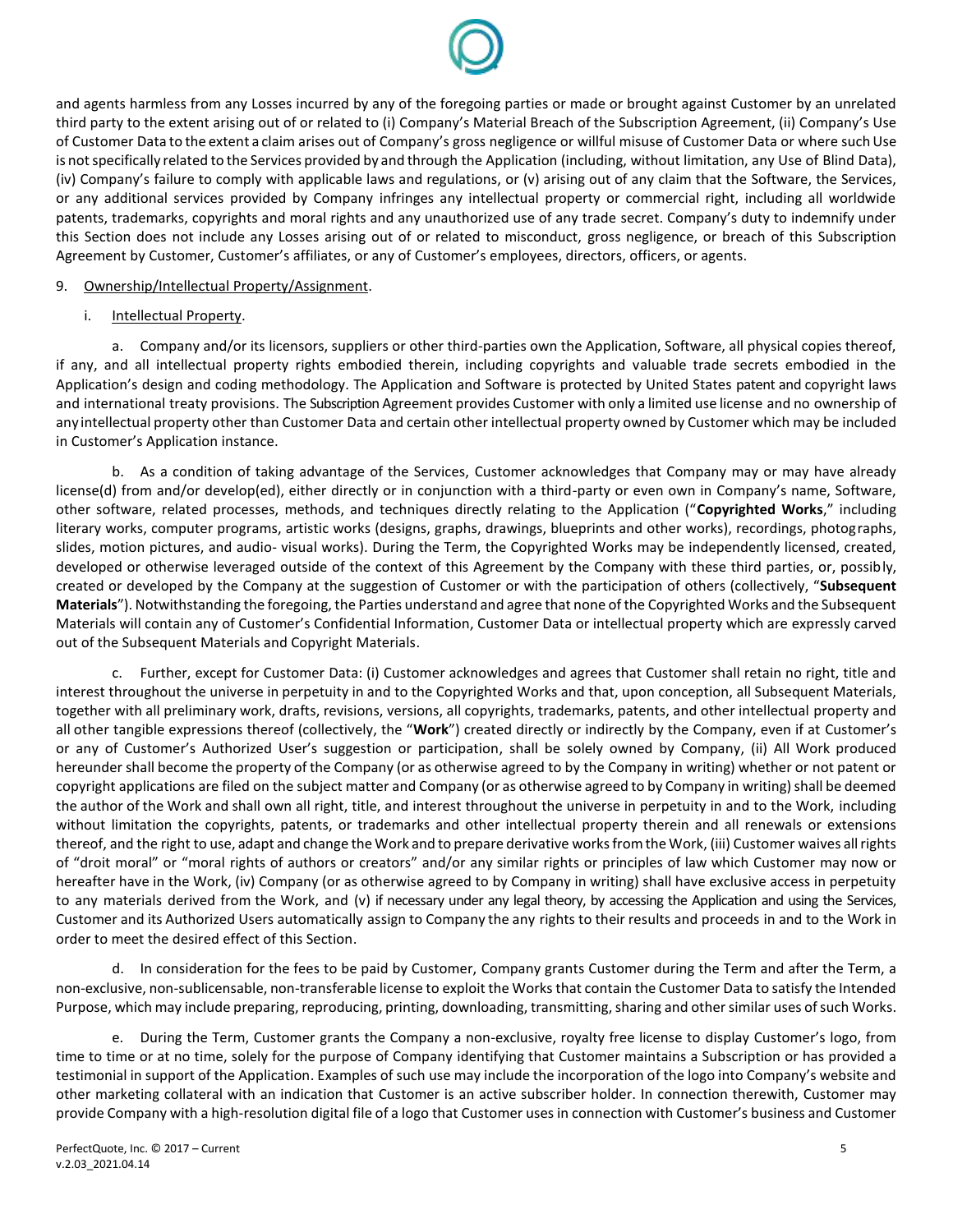

may provide Company with updated logos at Customer's convenience. Company acknowledges Customer's exclusive right, title and interest in and to the logos that Customer provides to Company and Company shall not acquire any right of any kind in the logos as a result of Company's usethereof. Customer may revoke the license provided to Company herein this Section (9)(i)(e), at any time, by providing written request to legal@perfectquote.io.

# ii. Customer Data.

a. Customer's data ("Customer Data," which is part of and shall be treated by the Company as Confidential Information) shall be defined as: (1) data that is (i) manually or electronically input, transferred, delivered or uploaded into the Application by an Authorized User or (ii) manually or electronically input, transferred, delivered or uploaded into the Application on Customer's behalf by third parties or authorized affiliates and (2) personally identifiable information ("**PII**") transferred, uploaded, collected, obtained, used in, stored, generated, or produced asthe result of Customer's use ofthe Services. PIIshall mean, without limitation, any information that identifies a business or individual, such as an individual's social security number or other government issued number, date of birth, address, telephone number, biometric data, mother's maiden name, email address, credit card information, or a person's name in combination with any other of the elements listed herein. Notwithstanding Section (11)(i), Customer Data shall remain the sole and exclusive property of Customer or as otherwise expressly licensed by Customer pursuant to the Subscription Agreement, and all right, title, and interest in and to the Customer Data is reserved by Customer.

b. To the fullest extent permissible under applicable law during the Term, Customer is providing to Company and its service providers a non-exclusive, worldwide, irrevocable, transferable, sublicensable, royalty free license to reproduce, distribute, exchange with third party service providers, and otherwise Use the Customer Data in order to provide the Services to Customer and its Authorized Users and monitor and improve the Application and Services. Other than the foregoing permissions, Companymay not share, transmit, or display Customer Data with any other third parties or affiliates that are not previously authorized by Customer in writing.

c. Customer grants to Company a perpetual, non-exclusive, transferable, sublicensable, royalty free license to use Customer Data to collect, develop, create, extract or otherwise generate statistics and other information and to otherwise compile, synthesize and analyze such Customer Data in a manner whereby it would not be possible for any individual to (i) reidentify the Customer Data, (ii) identify any Authorized Users or vendors of the Customer that may have generated the Customer Data, (iii) identify the Customer itself, or (iv) use such data to identify the original source of the Customer Data or any individual whose information is included in the Customer Data("**Blind Data**"). Notwithstanding anything to the contrary in the Subscription Agreement, to the extent that Company collects or generates Blind Data, such Blind Data will be owned solely by Company and may be used for any lawful business purpose without duty of accounting or obligation.

d. Third Party Application Instance Access and Data Sharing. Under certain circumstances, as a condition of the Subscription, Customer may be required to permit an affiliate or related third party to have access to Customer's Application instance and have access to Customer Data. In such events, the Parties and third party shall execute a Data Access Agreement which identifies the terms and conditions governing such instance access.

e. Carrier Waiver. As part of the Services, in the event Customer's Subscription permits Customer to access small group medical insurance plans and rates through the Application to service its small group clients (as defined by the "*Patient Protection and Affordable Care Act*" and applicable state law and regulation), Company shall display to Authorized Users each carrier's publicly filed insurance plans and rates, as made available to Company directly by the carrier and/or by Company's vendors and/or partners that provide such services. Notwithstanding the foregoing, under certain circumstances and where and when possible, Company shall provide Customer and its Authorized Users with enhanced plan procurement and rate quoting services at no additional charge to Customer, which would allow, at a minimum, the Application to display small group carrier medical rates that may differ from those that are publicly filed by the carrier ("**B2B Rates**") due to certain technical and non-technical limitations that are placed on insurance carriers and state insurance agencies (e.g. Departments of Insurance) with respect to updating rate changes; provided, however, where an insurance carrier will not permit the displaying of B2B Rates unless Company provides specific Customer Data to the requesting insurance carrier, including (i) Customer's business name, (ii) the business names of those customers of Customer who would be shown the B2B Rates, and (iii) the specific plans and rates of the requesting insurance carrier that the Customer's customer had considered (i.e., not of any other insurance carrier), Company will inform Customer of the insurance carrier request and Customer shall have the right, but not the obligation, to waive the restriction of sharing the aforementioned Customer Data with the requesting insurance carrier.

# iii. Protected Health Information.

a. "**Protected Health Information**" or "**PHI**" has the same meaning in these Terms and Conditions as defined as the term "Protected Health Information" in 45 C.F.R.§160.103, as amended (the "**Statute**").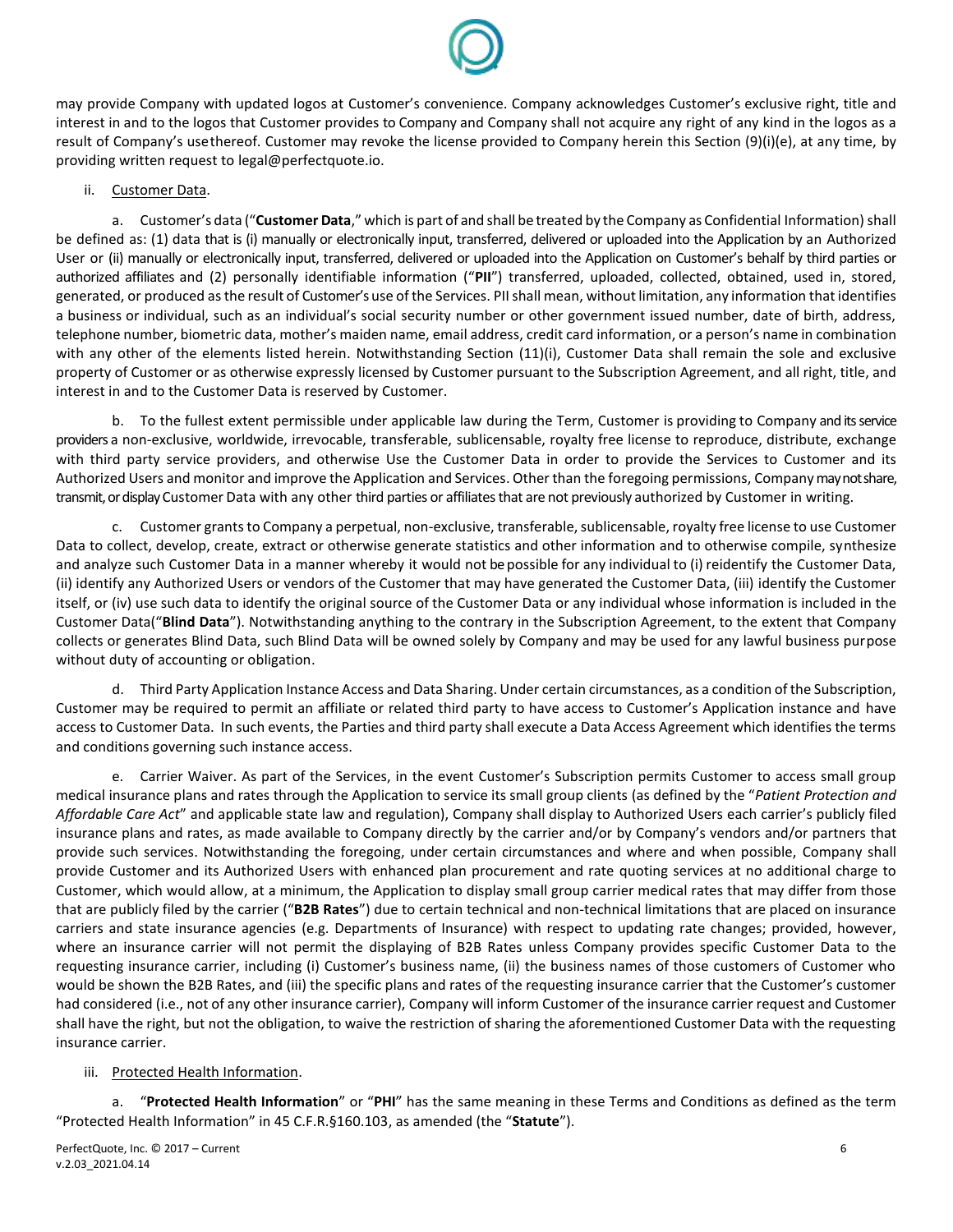

b. In order to take advantage of the Services, the Application does not require, and in all commercially reasonably cases prevents, the submission of PHI.

c. In the event the Statute is amended such that part or all of the Customer Data qualifies as PHI, then (i) Customer and the Company will enter into a business associate agreement, (ii) the Company's use and disclosure of the PHI shall be limited by the administrative simplification provision of the Health Insurance Portability and Accountability Act of 1996 ("**HIPAA**"), the Health Information Technology for Economic and Clinical Health Act of 2009 ("**HITECH**") and the Omnibus regulations promulgating Standards for Privacy of Individually Identifiable Health Information and Security Standards for the Protection of Electronic Protected Health Information promulgated thereto, and (iii) such PHI shall not be deemed a Material Breach hereunder. Further, as and when/if necessary, the Company will enter into business associate agreements with the patient's providers who are "Covered Entities" when the Company is a "Business Associate" as those terms are defined by HIPAA.

iv. Feedback. If Customer provides Company with general comments, feedback, or feature or functional suggestions (except for matters relating Customer Data) (collectively, "**Feedback**"), Customer is granting to Company a worldwide, perpetual, irrevocable, sublicensable, royalty free, transferable license to use, reproduce, modify adapt, create derivative works from, publicly perform, publicly display, distribute, make and have made Feedback in any manner, including within and outside the Services and any intellectual property Company develops therefrom, without credit or compensation to Customer, and, in no event shall such Feedback be deemed intellectual property that forms part of the Services or Application.

v. Data Protection. In all manner of providing Services to Customer, Company shall comply with applicable legal requirements for privacy, data protection and confidentiality of communications. Such applicable legal requirements include the Standards for the Protection of Personal Information of Residents of the Commonwealth of Massachusetts (201 CMR 17.00), the California Consumer Privacy Act of 2018 (the "CCPA"), and other applicable United States data protection laws at the state level and federal level, where and when applicable. Company shall not (i) sell PII as defined under the CCPA, or (ii) retain, use, or disclose PII for any purpose other than for the specific purpose of providing the Application and performance of the Services.

vi. The provisions of this Section shall survive the termination of this Agreement.

## 10. Confidentiality and Non-Disclosure; Data Privacy and Security.

i. For purposes hereof, "**Confidential Information**" shall mean all information and documentation, whether in hard copy or digital format, of a Party hereto that: (a) has been marked "confidential" or with words of similar meaning, at the time of disclosure by such entity, (b) if disclosed orally or not marked "confidential" or with words of similar meaning, was subsequently summarized in writing by the disclosing entity and marked "confidential" or with words of similar meaning, (c) with respect to information and documentation of Customer, whether marked "Confidential" or not, consists of Customer information and documentation included within any of the following categories: (i) policyholder, payroll account, agent, customer, supplier, or contractor lists, (ii) policyholder, payroll account, agent, customer, supplier, or contractor information, (iii) information regarding business plans (strategic and tactical) and operations (including performance), (iv) information regarding administrative, financial, or marketing activities, (v) pricing information, (vi) personnel information, (vii) products and/or and services offerings (including specifications and designs), (viii) Customer Data, (ix) intellectual property, or (x) processes (e.g., technical, logistical, and engineering), (d) with respect to information and documentation of Company, whether marked "Confidential" or not, consists of Software, (e) any Confidential Information derived from information of a Party hereto, or (f) is information not marked as "confidential" but is otherwise of a type that a reasonable person would deem such information as confidential. The term "Confidential Information" does not include any information or documentation that was: (a) already in the possession of the receiving entity without an obligation of confidentiality, (b) developed independently by the receiving entity, as demonstrated by the receiving entity, without violating the disclosing entity's proprietary rights, (c) obtained from a source other than the disclosing entity, who to the receiving entity's knowledge, does not have an obligation of confidentiality, or (d) publicly available when received, or thereafter became publicly available (other than through any unauthorized disclosure by, through or on behalf of, the receiving entity).

PerfectQuote, Inc. © 2017 – Current 7 v.2.03\_2021.04.14 ii. The Parties acknowledge that each Party may be exposed to or acquirecommunication or data of the other Party that is confidential, privileged communication not intended to be disclosed to third parties. The Parties agree to hold all Confidential Information in strict confidence and not to copy, reproduce, sell, transfer, or otherwise dispose of, give or disclose such Confidential Information to third parties other than (a) to employees, agents, officers, directors, advisors (including, without limitation, accountants, attorneys, consultants, and financial advisors) or subcontractors (collectively, "**Representatives**") of a Party hereto or Customers who have a need to know in connection with this Agreement or to use such Confidential Information for any purposes whatsoever other than the performance of this Agreement or use of the Services, or (b) to the extent required to do so by legal or regulatory authority, provided that in such instance the Receiving Party shall notify the disclosing Party of such request or requirement prior to disclosure, if permitted by law, so that the disclosing Party may seek an appropriate protective order and, in the event that a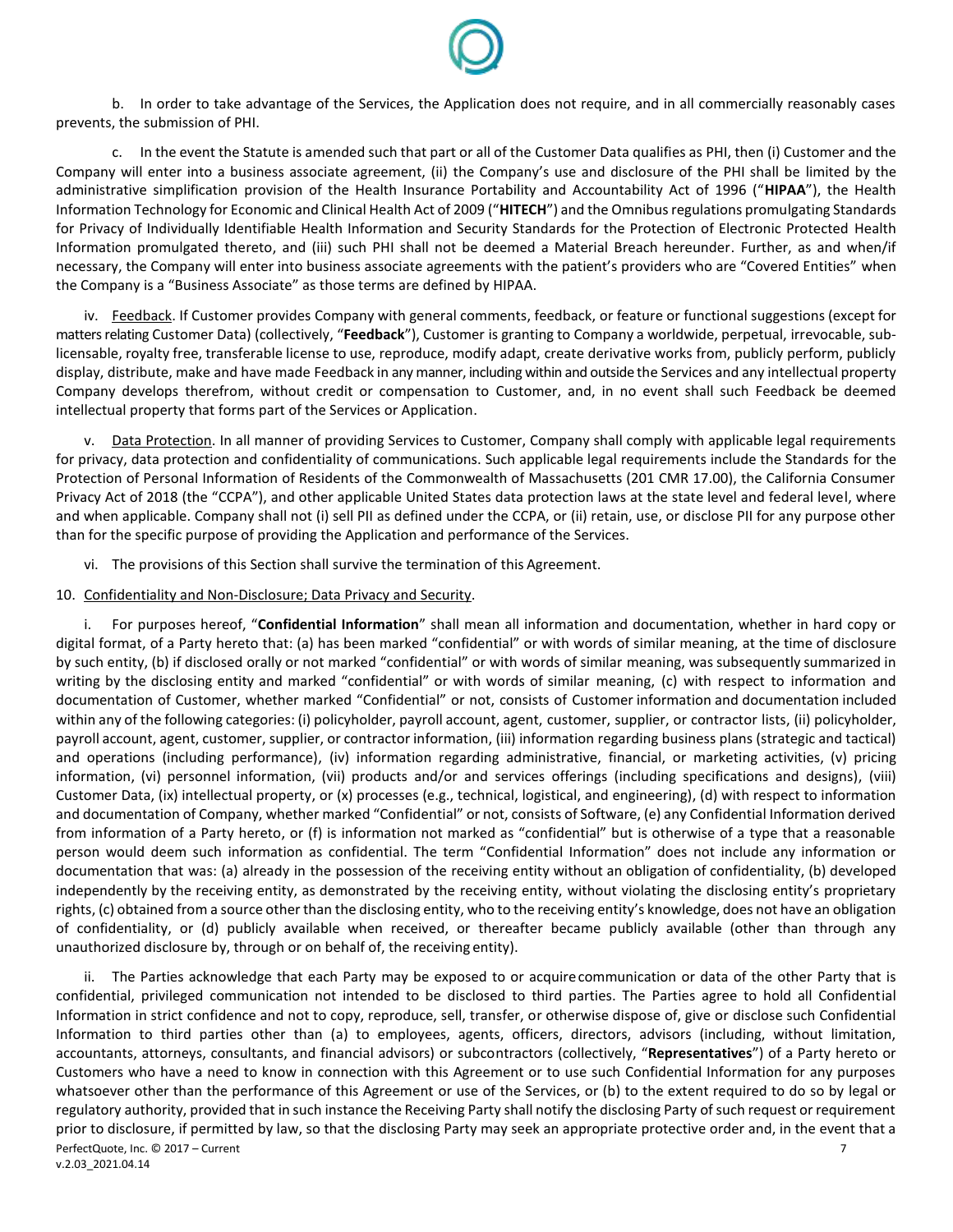

protective order or other remedy is not obtained, the disclosing Party shall furnish only that portion of the Confidential Information that it reasonably determines is consistent with the scope of the subpoena or demand. The Parties hereto agree to advise and require their respective Representatives of their obligations to keep such informationconfidential.

iii. Each Party shall use commercially reasonable efforts to assist the other Party in identifying and preventing any unauthorized use or disclosure of any Confidential Information. Without limitation of the foregoing, each Party hereto shall advise the other Party promptly in the event either Party learns or has reason to believe that any person who has had access to Confidential Information has violated orintends to violate the terms of this Agreement or was not authorized to view the Confidential Information (such as due to a security breach) and each Party will reasonably cooperate with the other Party in seeking injunctive or other equitable relief against any such person.

iv. Each Party acknowledges that breach of the obligation of confidentiality may give rise to irreparable injury to the other Party, which damage may be inadequately compensable in the form of monetary damages. Accordingly, either Party may seek injunctive relief against the breach or threatened breach of the foregoing undertakings, in addition to any other legal remedies which may be available, to include, at the sole election of the Party, the immediate termination, without penalty to the other Party, of this Agreement in whole or in part.

v. The provisions of this Section shall survive the termination of this Agreement.

# 11. Miscellaneous.

i. Application and System Requirements. The Application has been developed by Company and its licensors and is commonly referred to as a software-as-a-service solution, consisting of a defined set of intellectual property which includes, but is not limited to, computer programming, source code, graphics, patents, trademarks, documentation, and video (collectively, "**Software**"). The Application and related Services are to be used by Customer and Authorized Users as a commercial health insurance plan procurement, analysis, and sales software solution for Customer's internal business purposes ("**Intended Purpose**"). The Application supports the following desktop browsers: (a) Google Chrome®, Current version -1 : Current; (b) Mozilla® Firefox®, Current version -1 : Current, and (c) Apple ® Safari®, Current version -1 : Current.

ii. U.S. Government End-Users. The Software is a "commercial item," as that term is defined in 48 C.F.R. 2.101 (Oct. 1995), consisting of "commercial computer software" and "commercial computer software documentation," as such terms are used in 48 C.F.R. 12.212 (Sept. 1995). Consistent with 48 C.F.R. 12.212 and 48 C.F.R. 227.7202-1 through 227.7202-4 (June 1995), all U.S. Government End Users acquire the Software with only those rights as are granted to all other end users pursuant to the terms and conditions herein. Unpublished rights are reserved hereby pursuant to the copyright laws of the United States.

iii. Identity of Customer. Notwithstanding the possibility that Customer may have affiliates, members, investors, subsidiaries and/or parents, it is agreed that only the Customer shall be the customer under this Agreement.

iv. Arbitration. The sole and exclusive manner to resolve any dispute, claim or controversy arising out of or relating to this Agreement shall be through a formal arbitration proceeding submitted to the American Arbitration Association if the (A) good faith efforts to resolve the dispute have been unsuccessful and/or (B) any delay resulting from an effort to mediate such dispute could result in serious and irreparable injury to such Party. The arbitration shall take place in Travis County, Texas and this Agreement shall be governed by and construed in accordance with the laws of the State of Texas and the federal laws of the United States of America. Any such arbitration must be conducted before a panel of arbitrators (one selected by each Party, and the third selected by mutual agreement between each Party's selected arbitrator). Judgment on the award may be entered in any court having jurisdiction thereof, subject to the limited judicial review provided for by applicable state law. The Parties consent and submit to the jurisdiction, venue and forum of the state and federal courts in the State of Texas in all questions and controversies arising out of this Agreement. Nothing in the foregoing shall limit or apply to the seeking of injunctive relief pursuant to Section (12) hereof.

v. No Waiver; Cumulative Remedies. Except as otherwise stated herein, no failure to exercise and no delay in exercising, on the part of any Party, any right, remedy, power or privilege hereunder shall operate as a waiver thereof; nor shall any single or partial exercise of any right, remedy, power or privilege hereunder preclude any other or further exercise thereof or the exercise of any other right, remedy, power or privilege. The rights, remedies, powers and privileges herein provided are cumulative and not exclusive of any rights, remedies, powers and privileges provided by law. No waiver of any provision hereto shall be effective unless it is in writing and is signed by the Party asserted to have granted such waiver.

vi. Attorney's Fees. In the event that any dispute between the Parties should result in arbitration, the prevailing party in such dispute shall be entitled to recover from the other Party all reasonable fees, costs and expenses of enforcing any right ofthe prevailing party, including without limitation, reasonable attorneys' fees and expenses, all of which shall be deemed to have accrued upon the